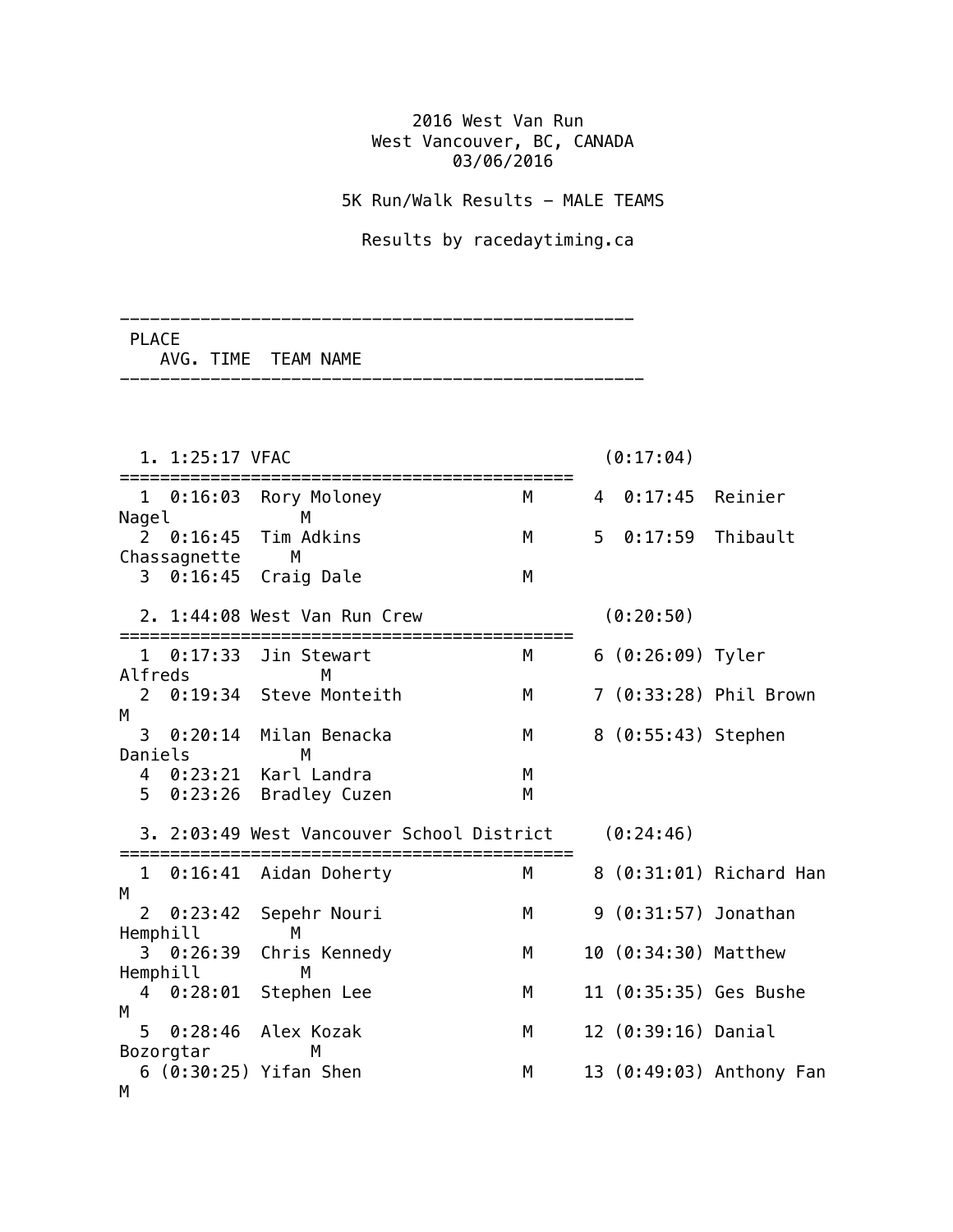| 5 0:49:17 Ellison    |
|----------------------|
|                      |
| 6 (0:49:25) Frederic |
|                      |
|                      |
|                      |
|                      |

## 2016 West Van Run West Vancouver, BC, CANADA 03/06/2016

5K Run/Walk Results - FEMALE TEAMS

Results by racedaytiming.ca

---------------------------------------------------

PLACE

AVG. TIME TEAM NAME

|               | 1. 1:52:15 Team W |                               |                |  | (0:22:27)           |  |
|---------------|-------------------|-------------------------------|----------------|--|---------------------|--|
|               |                   | 1 0:20:37 Olivia Chadwick     | F              |  | 5 0:23:49 Jackie    |  |
| Kivol         |                   |                               |                |  |                     |  |
|               |                   | $2 \quad 0:21:42$ Andrea Hill | F              |  | $6(0:23:50)$ Kelly  |  |
| Mulligan<br>F |                   |                               |                |  |                     |  |
|               |                   | 3 0:22:49 Melissa Koroll      | F.             |  | 7 (0:33:08) Paola   |  |
|               | Chiste            |                               |                |  |                     |  |
|               |                   | 4 0:23:18 Tara Classen        | F              |  |                     |  |
|               |                   | 2. 1:55:15 West Van Run Crew  |                |  | (0:23:03)           |  |
|               |                   | 1 0:20:10 Shannon Banal       | F              |  | $9(0:30:01)$ Ruby   |  |
| Daniels       |                   |                               |                |  |                     |  |
|               |                   | 2 0:22:54 Samantha Daigneault | $\overline{F}$ |  | 10 (0:30:09) Nancy  |  |
| Alfreds       |                   | F                             |                |  |                     |  |
|               |                   | 3 0:23:44 Jessica Macphail    | F              |  | 11 (0:31:38) Briana |  |

----------------------------------------------------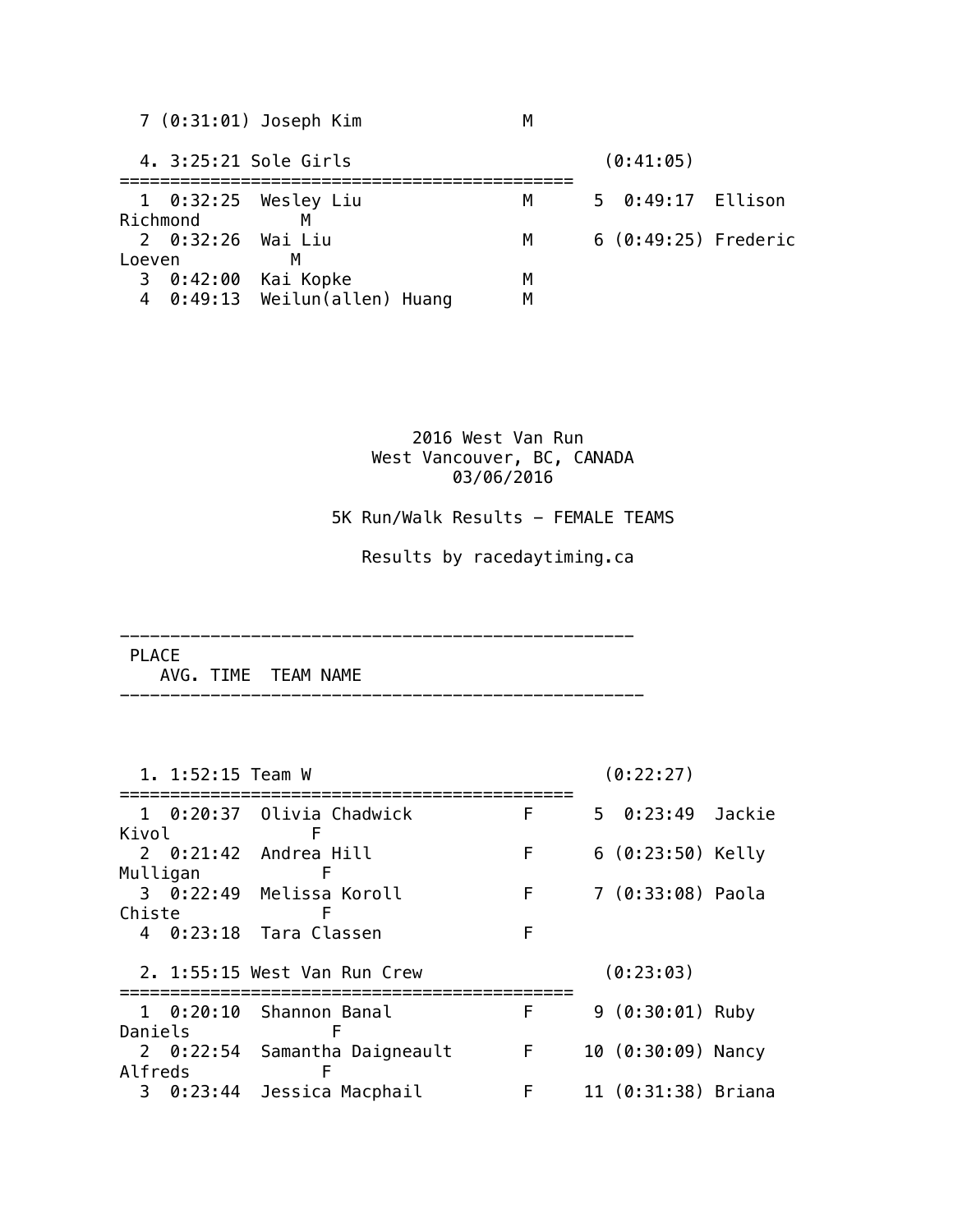Macphail F 4 0:23:51 Lucia Benacka F 12 (0:31:41) Trish Macphail F 5 0:24:36 Brie Hemingway F 13 (0:37:23) Debra Kato F 6 (0:24:53) Shoshana Wasserman F 14 (0:43:01) Ashley Leteta F 7 (0:26:18) Tereshka Gama-Pinto F 8 (0:29:08) Paula Garcia F 3. 2:08:17 Lululemon Athletica West Vancouver (0:25:40) ============================================= 1 0:24:05 Micayla Gatto F 7 (0:28:43) Kristen Maine F 2 0:24:40 Natalie Kunz F 8 (0:46:59) Tessa Trimble F 3 0:26:04 Tanya Forsyth F 9 (0:47:00) Kennedy Spencer F 4 0:26:05 Talia Budlovsky F 10 (0:47:00) Vanessa Godinho F 5 0:27:23 Jenn Whittle F 6 (0:28:36) Drew Weddell F 4. 2:15:58 West Vancouver School District (0:27:12) ============================================= 1 0:23:59 Rio Trotzuk F 25 (0:35:36) Tessa Barrow-Precious F 2 0:27:16 Sandra-Lynn Shortall F 26 (0:35:37) Elica Ballados F 3 0:27:39 Cristina Herman F 27 (0:35:37) Mina Han F 4 0:28:21 Stephanie Mascoe F 28 (0:35:39) Donya Bateni F 5 0:28:43 Jessica Eguia F 29 (0:35:56) Hannah Shacklock F 6 (0:28:44) Laine Anderson F 30 (0:38:45) Esther Chen F 7 (0:28:54) Maureen Lee F 31 (0:38:45) Della Zhang F 8 (0:29:27) Alexis Mintak F 32 (0:39:45) Leanne Li F 9 (0:29:32) Salimah Fidai F 33 (0:39:46) Jhaymie Ventosa F 10 (0:30:26) Setareh Nouri F 34 (0:41:03) Darya Bateni F 11 (0:30:32) Krystal Zhang F 35 (0:41:11) Gaynor Stone F 12 (0:30:32) Michelle Fan F 36 (0:42:56) Esfahan Bhura F 13 (0:30:48) Vivian Hong F 37 (0:42:57) Cassidy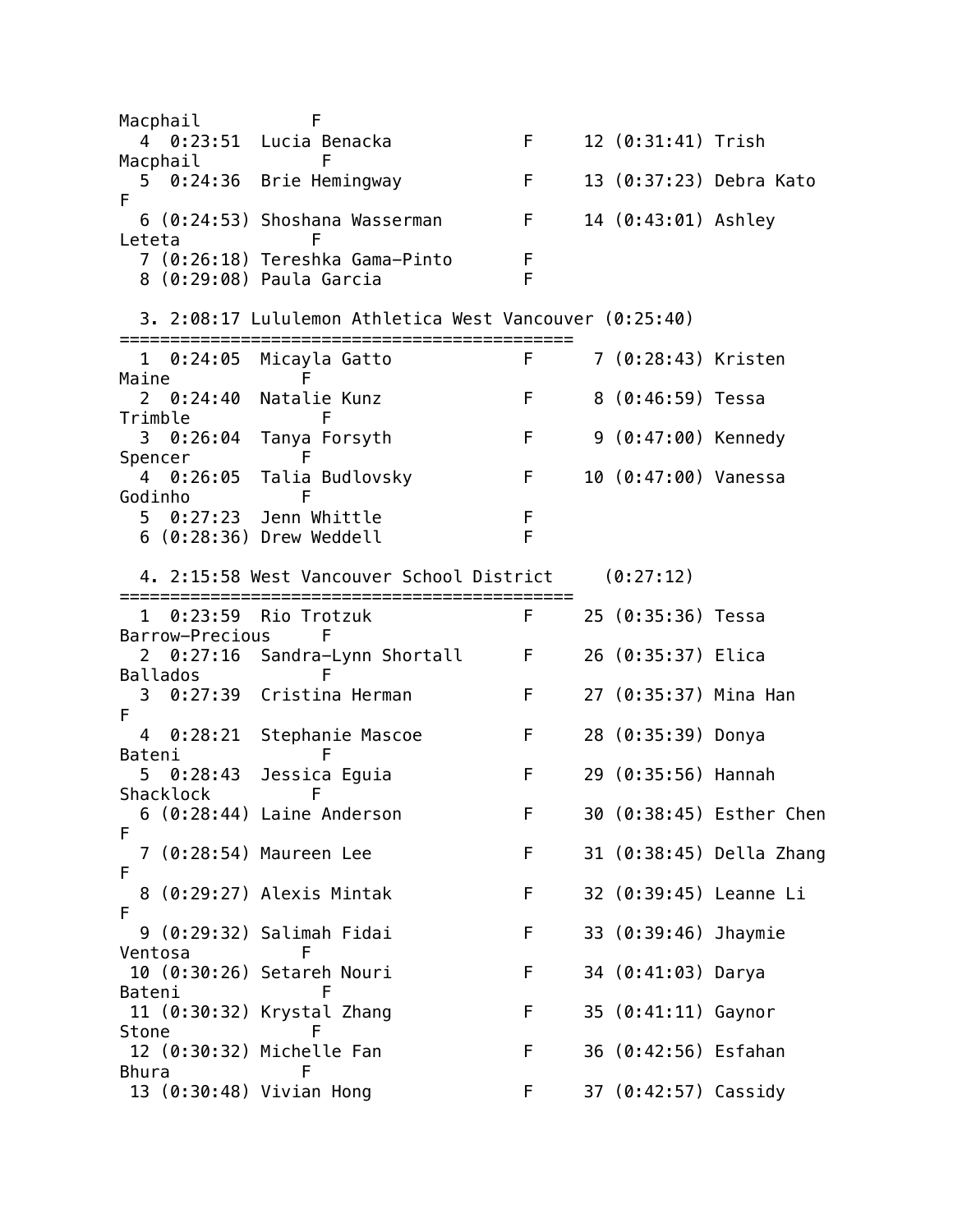Mauza F 14 (0:30:51) Samantha Levy F 38 (0:43:01) Emily Walmsley F 15 (0:31:49) Helen Marshall F 39 (0:43:12) Michelle Song F 16 (0:31:55) Juliana Angel F 40 (0:47:43) Aneta Stolba **F**  17 (0:33:37) Frixie Ballados F 41 (0:49:03) Queena Lai F 18 (0:33:52) May Fujiwara-Forster F 42 (0:49:42) Alexa Harrison F 19 (0:35:07) Olivia Silman F 43 (0:49:43) Tea Stuit F 20 (0:35:25) Mira Mak F 44 (0:49:46) Kendall Broady F 21 (0:35:26) Shannon Bushe F 45 (0:49:55) Darya Mirrazavi F 22 (0:35:26) Laleh Mohebiany F 46 (1:05:52) Marianna Karkouch F 23 (0:35:30) Erica Hardern F 47 (1:05:52) Sydney Hook F 24 (0:35:30) Sarah Everett F 5. 2:45:50 Sole Girls (0:33:10) ============================================= 1 0:27:06 Winnie Tam F 14 (0:42:33) Ava McBurney F 2 0:33:55 Hayden Renny F 15 (0:42:34) Chloe Lamoureux F 3 0:34:33 Mary Kestler F 16 (0:43:09) Avery Liu F 4 0:34:55 Ella Kestler F 17 (0:43:09) Aisha Ali Mulzet F 5 0:35:21 Jenna Renny F 18 (0:43:10) Darlana Mulzet **F**  6 (0:36:56) Michelle Sheardown F 19 (0:46:04) Nathalie Francis F 7 (0:36:56) Kate Sheardown F 20 (0:46:04) Marguerite Laquinte Francis F 8 (0:40:22) Ash Hiebert F 21 (0:46:27) Louise Thornton F 9 (0:40:52) Caroline Mitchell F 22 (0:46:27) Sylvie Watson F 10 (0:40:59) Cleo Kestler F 23 (0:49:06) Bria Loeven F 11 (0:40:59) Clementine Capraro F 24 (0:49:25) Janet Loeven F 12 (0:42:00) Lauren Walton F 25 (0:53:31) Annika McFarlane F 13 (0:42:05) Maria Har F